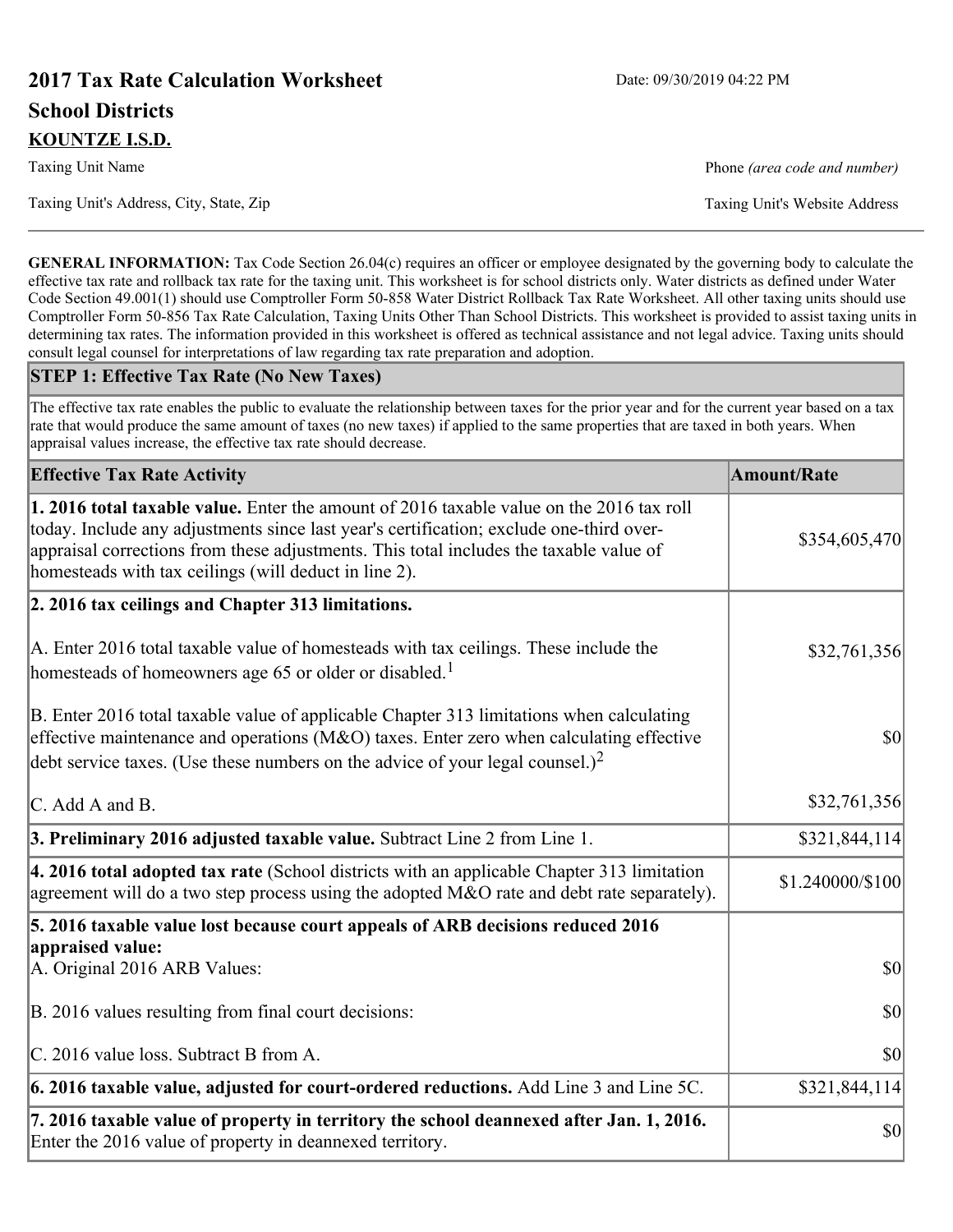| 8. 2016 taxable value lost because property first qualified for an exemption in 2017.<br>Note that lowering the amount or percentage of an existing exemption does not create a new<br>exemption or reduce taxable value. If the school district increased an original exemption, use<br>the difference between the original exempted amount and the increased exempted amount.<br>Do not include value lost due to freeport or goods-in-transit exemptions. |               |
|--------------------------------------------------------------------------------------------------------------------------------------------------------------------------------------------------------------------------------------------------------------------------------------------------------------------------------------------------------------------------------------------------------------------------------------------------------------|---------------|
| A. Absolute exemptions. Use 2016 market value:                                                                                                                                                                                                                                                                                                                                                                                                               | \$1,064,220   |
| B. Partial exemptions. 2017 exemption amount or 2017 percentage exemption times 2016<br>value:                                                                                                                                                                                                                                                                                                                                                               | \$2,989,040   |
| C. Value loss: Add A and B.                                                                                                                                                                                                                                                                                                                                                                                                                                  | \$4,053,260   |
| 9. 2016 taxable value lost because property first qualified for agricultural appraisal (1-<br>d or 1-d-1), timber appraisal, recreational/scenic appraisal or public access airport<br>special appraisal in 2017. Use only properties that qualified in 2017 for the first time; do<br>not use properties that qualified in 2016.                                                                                                                            |               |
| A. 2016 market value:                                                                                                                                                                                                                                                                                                                                                                                                                                        | \$0           |
| B. 2017 productivity or special appraised value:                                                                                                                                                                                                                                                                                                                                                                                                             | \$0           |
| C. Value loss. Subtract B from A.                                                                                                                                                                                                                                                                                                                                                                                                                            | \$0           |
| <b>10. Total adjustments for lost value.</b> Add Lines 7, 8C and 9C.                                                                                                                                                                                                                                                                                                                                                                                         | \$4,053,260   |
| 11. 2016 adjusted taxable value. Subtract Line 10 from Line 6.                                                                                                                                                                                                                                                                                                                                                                                               | \$317,790,854 |
| <b>12. Adjusted 2016 taxes.</b> Multiply Line 4 by Line 11 and divide by \$100.                                                                                                                                                                                                                                                                                                                                                                              | \$3,940,606   |
| 13. Taxes refunded for years preceding tax year 2016. Enter the amount of taxes refunded<br>by the district for tax years preceding tax year 2016. Types of refunds include court<br>decisions, corrections and payment errors. Do not include refunds for tax year 2016. This<br>line applies only to tax years preceding tax year 2016.                                                                                                                    | \$2,700       |
| 14. Adjusted 2016 taxes with refunds. Add Lines 12 and 13.                                                                                                                                                                                                                                                                                                                                                                                                   | \$3,943,306   |
| [15. Total 2017 taxable value on the 2017 certified appraisal roll today. This value<br>includes only certified values and includes the total taxable value of homesteads with tax<br>ceilings (will deduct in Line 17). These homesteads include homeowners age 65 or older or<br>disabled.                                                                                                                                                                 |               |
| A. Certified values only: <sup>3</sup>                                                                                                                                                                                                                                                                                                                                                                                                                       | \$360,702,267 |
| <b>B. Pollution control and energy storage exemption:</b> Deduct the value of property<br>exempted for the current tax year for the first time as pollution control or energy storage<br>system property:                                                                                                                                                                                                                                                    | $\delta$ -0   |
|                                                                                                                                                                                                                                                                                                                                                                                                                                                              | \$360,702,267 |
| C. Total value. Subtract B from A.                                                                                                                                                                                                                                                                                                                                                                                                                           |               |
| 16. Total value of properties under protest or not included on certified appraisal roll.                                                                                                                                                                                                                                                                                                                                                                     |               |
| A. 2017 taxable value of properties under protest. The chief appraiser certifies a list of                                                                                                                                                                                                                                                                                                                                                                   |               |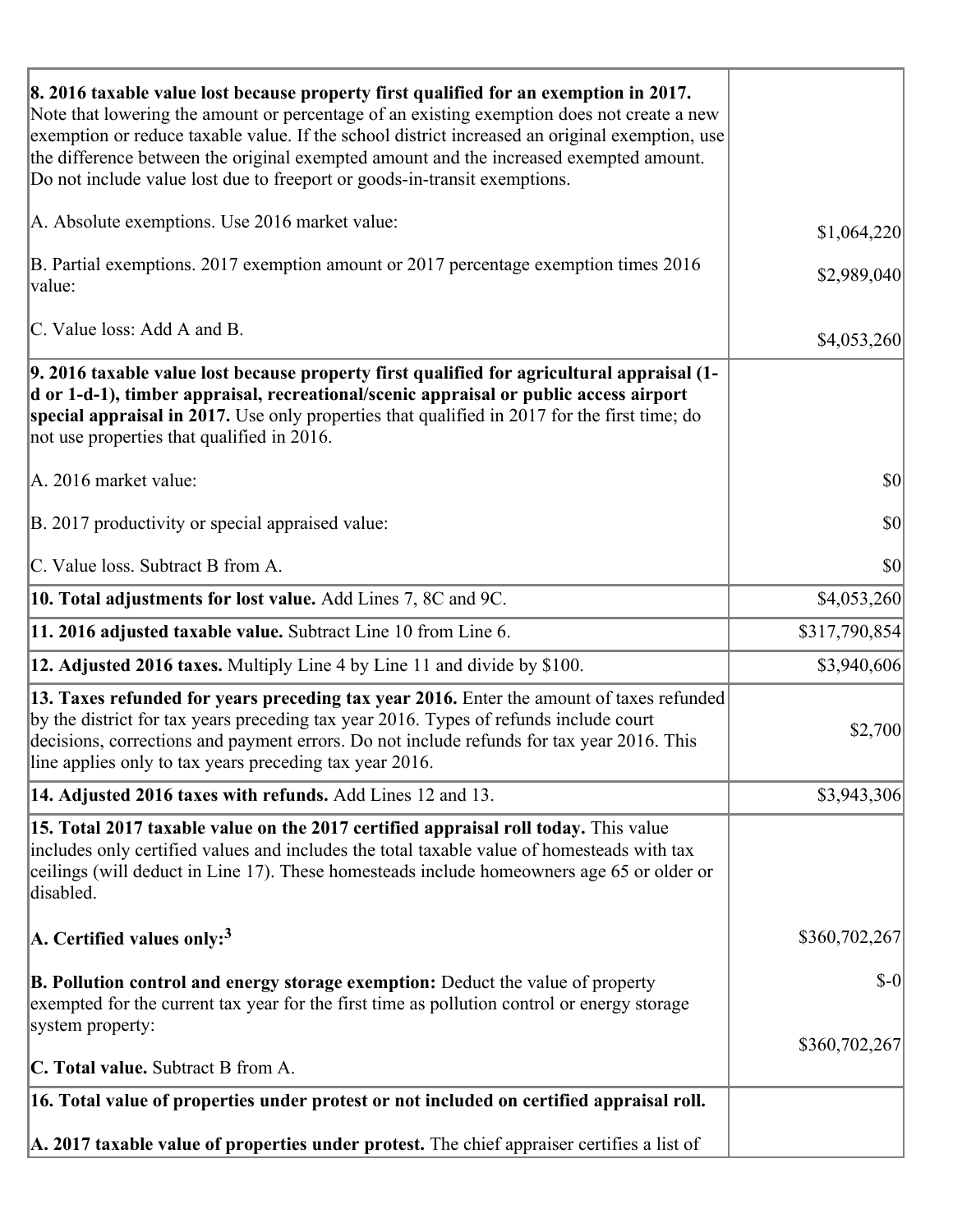| properties still under ARB protest. The list shows the appraisal district's value and the<br>taxpayer's claimed value, if any, or an estimate of the value if the taxpayer wins. For each of<br>the properties under protest, use the lowest of these values. Enter the total value.                                                                                                                                                                                                                                                                                                                                                                                                                      | $ 10\rangle$     |
|-----------------------------------------------------------------------------------------------------------------------------------------------------------------------------------------------------------------------------------------------------------------------------------------------------------------------------------------------------------------------------------------------------------------------------------------------------------------------------------------------------------------------------------------------------------------------------------------------------------------------------------------------------------------------------------------------------------|------------------|
| B. 2017 value of properties not under protest or included on certified appraisal roll.<br>The chief appraiser gives school districts a list of those taxable properties that the chief<br>appraiser knows about, but are not included in the appraisal roll certification. These<br>properties are not on the list of properties that are still under protest. On this list of<br>properties, the chief appraiser includes the market value, appraised value and exemptions for<br>the preceding year and a reasonable estimate of the market value, appraised value and<br>exemptions for the current year. Use the lower market, appraised or taxable value (as<br>appropriate). Enter the total value. | <b>\$0</b>       |
| C. Total value under protest or not certified: Add A and B.                                                                                                                                                                                                                                                                                                                                                                                                                                                                                                                                                                                                                                               | \$0              |
| 17. 2017 tax ceilings and Chapter 313 limitations.<br>A. Enter 2017 total taxable value of homesteads with tax ceilings. These include the<br>homesteads of homeowners age 65 or older or disabled. <sup>4</sup>                                                                                                                                                                                                                                                                                                                                                                                                                                                                                          | \$35,214,350     |
| B. Enter 2017 total taxable value of applicable Chapter 313 limitations when<br>calculating effective M&O taxes. Enter zero when calculating effective debt service taxes.<br>(Use these numbers on the advice of your legal counsel.) <sup>5</sup>                                                                                                                                                                                                                                                                                                                                                                                                                                                       | \$0              |
| C. Add A and B.                                                                                                                                                                                                                                                                                                                                                                                                                                                                                                                                                                                                                                                                                           | \$35,214,350     |
| 18. 2017 total taxable value. Add Lines 15C and 16C. Subtract Line 17C.                                                                                                                                                                                                                                                                                                                                                                                                                                                                                                                                                                                                                                   | \$325,487,917    |
| 19. Total 2017 taxable value of properties in territory annexed after Jan. 1, 2016.<br>Include both real and personal property. Enter the 2017 value of property in territory<br>annexed by the school district.                                                                                                                                                                                                                                                                                                                                                                                                                                                                                          | 30               |
| 20. Total 2017 taxable value of new improvements and new personal property located<br>in new improvements. New means the item was not on the appraisal roll in 2016. New<br>additions to existing improvements may be included if the appraised value can be<br>determined. New personal property in a new improvement must have been brought into the<br>school district after Jan. 1, 2016, and be located in a new improvement.                                                                                                                                                                                                                                                                        | \$5,806,373      |
| 21. Total adjustments to the 2017 taxable value. Add Lines 19 and 20.                                                                                                                                                                                                                                                                                                                                                                                                                                                                                                                                                                                                                                     | \$5,806,373      |
| $ 22.2017$ adjusted taxable value. Subtract Line 21 from Line 18.                                                                                                                                                                                                                                                                                                                                                                                                                                                                                                                                                                                                                                         | \$319,681,544    |
| <b>23. 2017 effective tax rate.</b> Divide Line 14 by Line 22 and multiply by \$100.                                                                                                                                                                                                                                                                                                                                                                                                                                                                                                                                                                                                                      | \$1.233510/\$100 |
| 24. 2017 effective tax rate for ISDs with Chapter 313 Limitations. Add together the<br>effective tax rates for M&O and debt service for those school districts that participate in an<br>applicable Chapter 313 limitations agreement.                                                                                                                                                                                                                                                                                                                                                                                                                                                                    | \$0/\$100        |

<sup>1</sup>Tex. Tax Code Section 26.012(14)

<sup>2</sup>Tex. Tax Code Section 26.012(6)

 $3$ Tex. Tax Code Section 26.012(6)

 ${}^{4}$ Tex. Tax Code Section 26.012(6)(A)(i)

 ${}^{5}$ Tex. Tax Code Section 26.012(6)(A)(ii)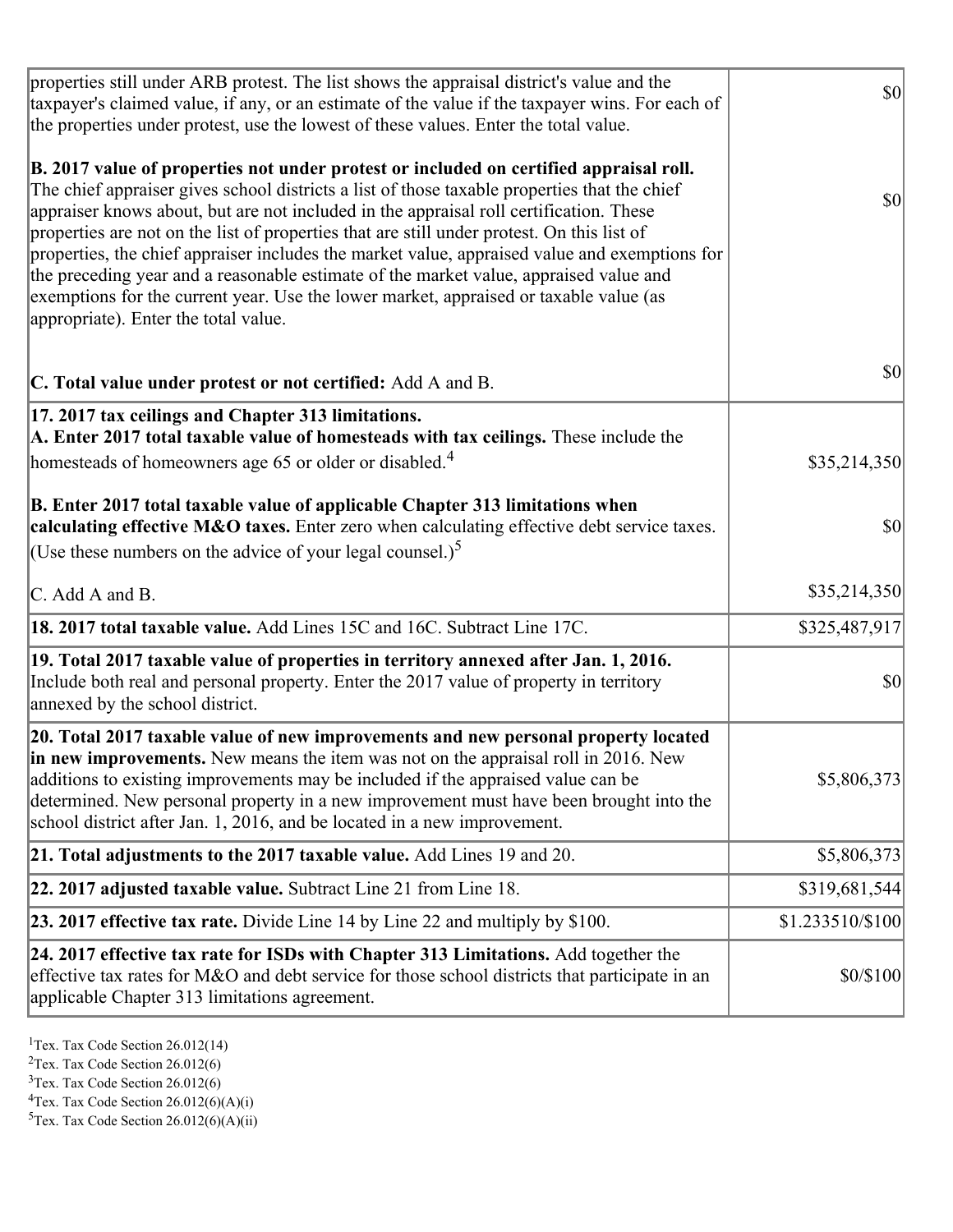## **STEP 2: Rollback Tax Rate**

Most school districts calculate a rollback tax rate that is split into two separate rates:

- 1. **Maintenance and Operations (M&O):** School districts must use the lesser amount of the following methods to calculate the M&O rate:
	- Four cents (\$0.04) PLUS current year's compression rate multiplied by \$1.50 (usually \$1) PLUS any additional cents approved by voters at a 2006 or subsequent rollback election; OR
	- Current year $i/\frac{1}{2}$ s compression rate multiplied by six cents (usually four cents) PLUS effective M&O rate which includes school formula funding calculations.<sup>6</sup>
- 2. **Debt:** The debt tax rate includes the debt service necessary to pay the school district's debt payments in the coming year. This rate accounts for principal and interest on bonds and other debt secured by property tax revenue.

In most cases the rollback tax rate exceeds the effective tax rate, but occasionally decreases in a school district's debt service will cause the effective tax rate to be higher than the rollback tax rate.

| <b>Rollback Tax Rate Activity</b>                                                                                                                                                                                                                                                                                                                                       | <b>Amount/Rate</b> |
|-------------------------------------------------------------------------------------------------------------------------------------------------------------------------------------------------------------------------------------------------------------------------------------------------------------------------------------------------------------------------|--------------------|
| 25. Maintenance and operations (M&O) tax rate. Enter \$1.50 OR the 2005 adopted<br>M&O rate if voters approved a rate higher than \$1.50.                                                                                                                                                                                                                               | \$1.500000/\$100   |
| $26.$ Multiply line 25 times $0.6667$                                                                                                                                                                                                                                                                                                                                   | \$1.000050/\$100   |
| 27. 2017 rollback M&O rate. Use the lesser of the M&O rate as calculated in Tax Code<br>Section 26.08(n)(2)(A) and (B).                                                                                                                                                                                                                                                 | \$1.040050/\$100   |
| 28. Total 2017 debt to be paid with property tax revenue.<br>Debt means the interest and principal that will be paid on debts that:<br>$(1)$ Are paid by property taxes,<br>$(2)$ Are secured by property taxes,<br>$(3)$ Are scheduled for payment over a period longer than one year, and<br>$(4)$ Are not classified in the school district's budget as M&O expenses |                    |
| A. Debt includes contractual payments to other school districts that have incurred debt on<br>behalf of this school district, if those debts meet the four conditions above. Include only<br>amounts that will be paid from property tax revenue. Do not include appraisal district budget<br>payments. Enter debt amount:                                              | \$690,875          |
| B. Subtract unencumbered fund amount used to reduce total debt.                                                                                                                                                                                                                                                                                                         | \$0                |
| C. Subtract state aid received for paying principal and interest on debt for facilities through<br>the existing debt allotment program and/or instructional facilities allotment program.                                                                                                                                                                               | \$0                |
| D. Adjust debt: Subtract B and C from A.                                                                                                                                                                                                                                                                                                                                | \$690,875          |
| 29. Certified 2016 excess debt collections. Enter the amount certified by the collector.                                                                                                                                                                                                                                                                                | $ 10\rangle$       |
| <b>30. Adjusted 2017 debt.</b> Subtract line 29 from line 28D.                                                                                                                                                                                                                                                                                                          | \$690,875          |
| 31. Certified 2017 anticipated collection rate. Enter the rate certified by the collector. If<br>the rate is 100 percent or greater, enter 100 percent.                                                                                                                                                                                                                 | 100.00%            |
| 32. 2017 debt adjusted for collections. Divide line 30 by line 31.                                                                                                                                                                                                                                                                                                      | \$690,875          |
| 33. 2017 total taxable value. Enter amount on line 18.                                                                                                                                                                                                                                                                                                                  | \$325,487,917      |
| 34. 2017 debt tax rate. Divide line 32 by line 33 and multiply by \$100.                                                                                                                                                                                                                                                                                                | \$0.212258/\$100   |
| 35. 2017 rollback tax rate. Adds lines 27 and 34.                                                                                                                                                                                                                                                                                                                       | \$1.252308/\$100   |